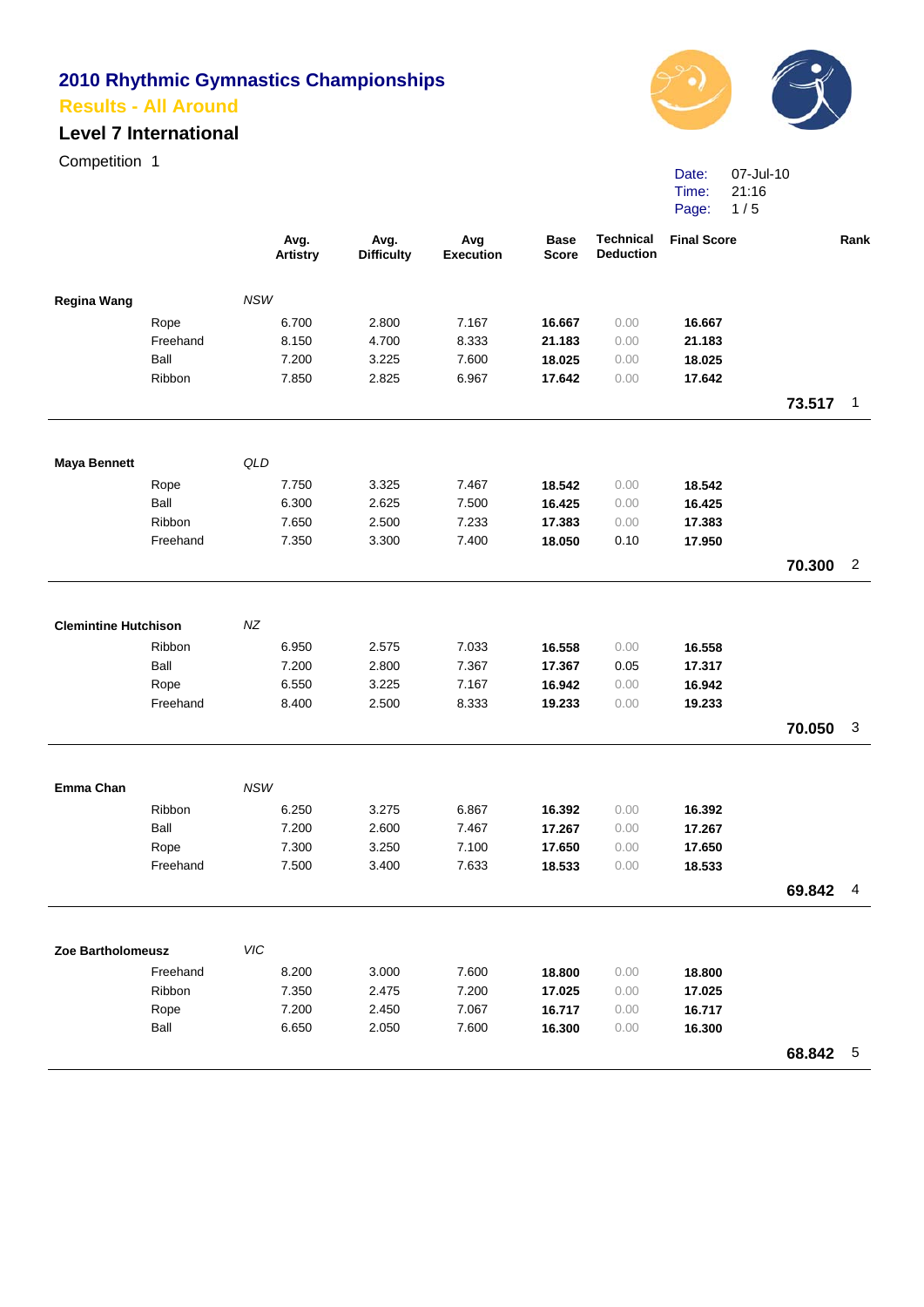# **Level 7 International**

Competition 1



Date: Time: Page: 07-Jul-10 21:16 2 / 5

|                           |                  |            | Avg.<br><b>Artistry</b> | Avg.<br><b>Difficulty</b> | Avg<br><b>Execution</b> | <b>Base</b><br><b>Score</b> | <b>Technical</b><br><b>Deduction</b> | <b>Final Score</b> |        | Rank |
|---------------------------|------------------|------------|-------------------------|---------------------------|-------------------------|-----------------------------|--------------------------------------|--------------------|--------|------|
| Jacqueline Soraine        |                  | WA         |                         |                           |                         |                             |                                      |                    |        |      |
|                           | Ball             |            | 6.800                   | 2.350                     | 7.500                   | 16.650                      | 0.00                                 | 16.650             |        |      |
|                           | Ribbon           |            | 7.250                   | 2.325                     | 6.967                   | 16.542                      | 0.00                                 | 16.542             |        |      |
|                           | Freehand         |            | 6.900                   | 3.200                     | 8.000                   | 18.100                      | 0.00                                 | 18.100             |        |      |
|                           | Rope             |            | 7.050                   | 3.200                     | 7.167                   | 17.417                      | 0.00                                 | 17.417             |        |      |
|                           |                  |            |                         |                           |                         |                             |                                      |                    | 68.708 | 6    |
| <b>Katarina Milosevic</b> |                  | <b>NSW</b> |                         |                           |                         |                             |                                      |                    |        |      |
|                           | Freehand         |            | 7.250                   | 3.550                     | 8.133                   | 18.933                      | 0.00                                 | 18.933             |        |      |
|                           | Ball             |            | 6.600                   | 2.025                     | 6.600                   | 15.225                      | 0.00                                 | 15.225             |        |      |
|                           | Rope             |            | 7.600                   | 2.775                     | 7.067                   | 17.442                      | 0.00                                 | 17.442             |        |      |
|                           | Ribbon           |            | 7.150                   | 2.375                     | 7.167                   | 16.692                      | 0.00                                 | 16.692             |        |      |
|                           |                  |            |                         |                           |                         |                             |                                      |                    | 68.292 | 7    |
|                           |                  |            |                         |                           |                         |                             |                                      |                    |        |      |
| <b>Erin Bowden</b>        |                  | SA         |                         |                           |                         |                             |                                      |                    |        |      |
|                           | Ball             |            | 6.750                   | 2.800                     | 6.600                   | 16.150                      | 0.05                                 | 16.100             |        |      |
|                           | Ribbon           |            | 7.050                   | 2.275                     | 6.733                   | 16.058                      | 0.00                                 | 16.058             |        |      |
|                           | Freehand         |            | 8.050                   | 3.900                     | 7.700                   | 19.650                      | 0.00                                 | 19.650             |        |      |
|                           | Rope             |            | 6.550                   | 2.675                     | 7.033                   | 16.258                      | 0.00                                 | 16.258             |        |      |
|                           |                  |            |                         |                           |                         |                             |                                      |                    | 68.067 | 8    |
|                           |                  |            |                         |                           |                         |                             |                                      |                    |        |      |
| <b>Jade Kounis</b>        |                  | WA         |                         |                           |                         |                             |                                      |                    |        |      |
|                           | Rope             |            | 7.400                   | 2.550                     | 6.600                   | 16.550                      | 0.00                                 | 16.550             |        |      |
|                           | Ribbon           |            | 7.150                   | 2.375                     | 6.467                   | 15.992                      | 0.00                                 | 15.992             |        |      |
|                           | Ball<br>Freehand |            | 6.250                   | 2.125                     | 6.067                   | 14.442                      | 0.00                                 | 14.442             |        |      |
|                           |                  |            | 7.650                   | 3.500                     | 8.167                   | 19.317                      | 0.00                                 | 19.317             |        |      |
|                           |                  |            |                         |                           |                         |                             |                                      |                    | 66.300 | 9    |
| <b>Daisy Hutchison</b>    |                  | NZ         |                         |                           |                         |                             |                                      |                    |        |      |
|                           | Rope             |            | 5.700                   | 2.050                     | 7.233                   | 14.983                      | 0.00                                 | 14.983             |        |      |
|                           | Freehand         |            | 8.550                   | 2.300                     | 8.200                   | 19.050                      | 0.00                                 | 19.050             |        |      |
|                           | Ball             |            | 6.450                   | 1.700                     | 6.167                   | 14.317                      | 0.20                                 | 14.117             |        |      |
|                           | Ribbon           |            | 8.400                   | 2.250                     | 7.467                   | 18.117                      | 0.00                                 | 18.117             |        |      |
|                           |                  |            |                         |                           |                         |                             |                                      |                    | 66.267 | 10   |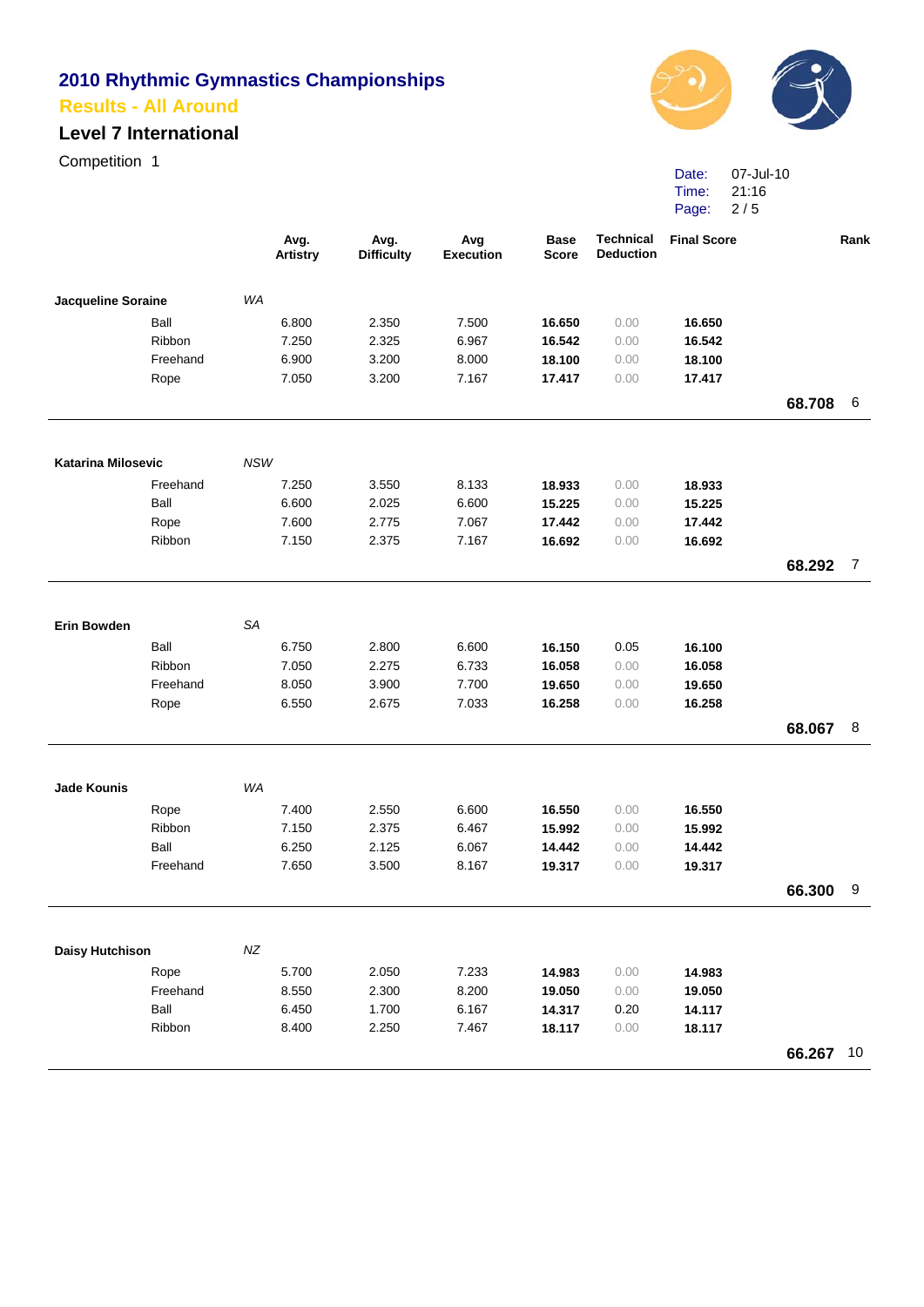# **Level 7 International**

Competition 1



Date: 07-Jul-10 Time: Page: 21:16 3 / 5

|                               |                  |            | Avg.<br><b>Artistry</b> | Avg.<br><b>Difficulty</b> | Avg<br><b>Execution</b> | <b>Base</b><br><b>Score</b> | <b>Technical</b><br><b>Deduction</b> | <b>Final Score</b> |           | Rank |
|-------------------------------|------------------|------------|-------------------------|---------------------------|-------------------------|-----------------------------|--------------------------------------|--------------------|-----------|------|
| <b>Rhiannon Choe</b>          |                  | <b>NSW</b> |                         |                           |                         |                             |                                      |                    |           |      |
|                               | Freehand         |            | 7.400                   | 2.700                     | 7.900                   | 18.000                      | 0.00                                 | 18.000             |           |      |
|                               | Ribbon           |            | 7.450                   | 2.075                     | 7.200                   | 16.725                      | 0.00                                 | 16.725             |           |      |
|                               | Rope             |            | 7.350                   | 2.425                     | 6.867                   | 16.642                      | 0.00                                 | 16.642             |           |      |
|                               | Ball             |            | 6.250                   | 2.500                     | 6.467                   | 15.217                      | 0.40                                 | 14.817             | 66.183    | 11   |
|                               |                  |            |                         |                           |                         |                             |                                      |                    |           |      |
| <b>Annaliese Graham</b>       |                  | NZ         |                         |                           |                         |                             |                                      |                    |           |      |
|                               | Ball             |            | 6.150                   | 1.925                     | 6.733                   | 14.808                      | 0.00                                 | 14.808             |           |      |
|                               | Ribbon           |            | 7.300                   | 2.700                     | 7.033                   | 17.033                      | 0.20                                 | 16.833             |           |      |
|                               | Freehand         |            | 7.400                   | 2.400                     | 7.667                   | 17.467                      | 0.00                                 | 17.467             |           |      |
|                               | Rope             |            | 7.100                   | 2.925                     | 6.800                   | 16.825                      | 0.00                                 | 16.825             |           |      |
|                               |                  |            |                         |                           |                         |                             |                                      |                    | 65.933 12 |      |
|                               |                  |            |                         |                           |                         |                             |                                      |                    |           |      |
| <b>Mary-Louise Fleischner</b> |                  | <b>NSW</b> |                         |                           |                         |                             |                                      |                    |           |      |
|                               | Rope             |            | 7.750                   | 2.375                     | 6.900                   | 17.025                      | 0.00                                 | 17.025             |           |      |
|                               | Ribbon           |            | 6.200                   | 1.900                     | 6.233                   | 14.333                      | 0.00                                 | 14.333             |           |      |
|                               | Ball             |            | 6.700                   | 2.150                     | 6.600                   | 15.450                      | 0.00                                 | 15.450             |           |      |
|                               | Freehand         |            | 8.450                   | 2.550                     | 7.833                   | 18.833                      | 0.00                                 | 18.833             |           |      |
|                               |                  |            |                         |                           |                         |                             |                                      |                    | 65.642 13 |      |
|                               |                  | <b>NSW</b> |                         |                           |                         |                             |                                      |                    |           |      |
| <b>Ashleigh Parsons</b>       |                  |            |                         |                           |                         |                             |                                      |                    |           |      |
|                               | Ball             |            | 6.200                   | 2.225                     | 6.867                   | 15.292                      | 0.00                                 | 15.292             |           |      |
|                               | Ribbon           |            | 7.200                   | 2.250                     | 6.267                   | 15.717                      | 0.00                                 | 15.717             |           |      |
|                               | Rope<br>Freehand |            | 7.200                   | 2.600                     | 7.000                   | 16.800                      | 0.00                                 | 16.800             |           |      |
|                               |                  |            | 7.600                   | 2.300                     | 7.733                   | 17.633                      | 0.00                                 | 17.633             |           |      |
|                               |                  |            |                         |                           |                         |                             |                                      |                    | 65.442 14 |      |
| Anna Logachova                |                  | VIC        |                         |                           |                         |                             |                                      |                    |           |      |
|                               | Ribbon           |            | 7.350                   | 1.950                     | 6.700                   | 16.000                      | 0.00                                 | 16.000             |           |      |
|                               | Freehand         |            | 7.050                   | 1.800                     | 7.733                   | 16.583                      | 0.00                                 | 16.583             |           |      |
|                               | Ball             |            | 6.600                   | 2.500                     | 7.433                   | 16.533                      | 0.00                                 | 16.533             |           |      |
|                               | Rope             |            | 6.850                   | 1.675                     | 6.667                   | 15.192                      | 0.00                                 | 15.192             |           |      |
|                               |                  |            |                         |                           |                         |                             |                                      |                    | 64.308    | 15   |
|                               |                  |            |                         |                           |                         |                             |                                      |                    |           |      |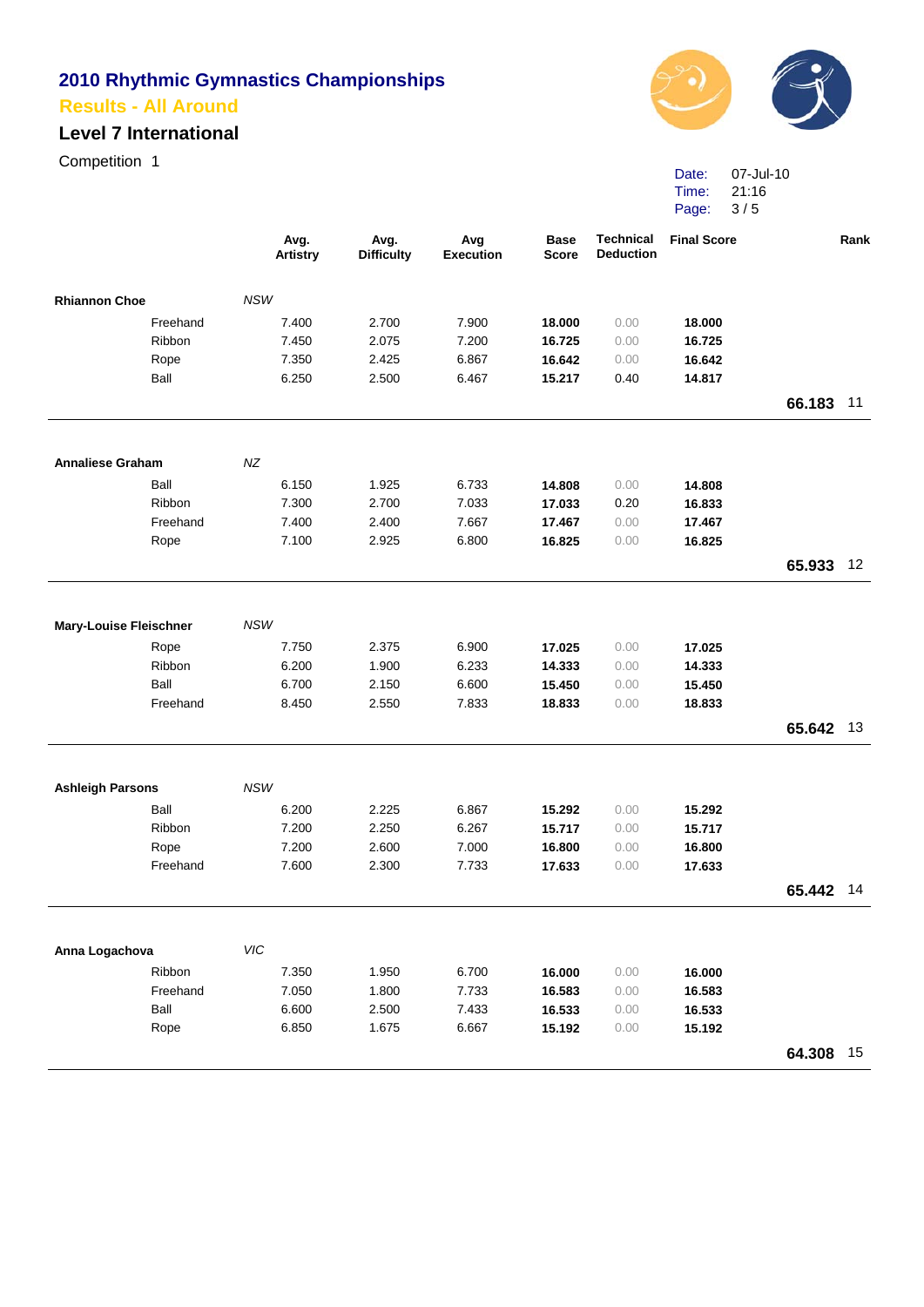# **Level 7 International**

Competition 1



Date: 07-Jul-10 Time: Page: 21:16 4 / 5

|                             |                |            | Avg.<br><b>Artistry</b> | Avg.<br><b>Difficulty</b> | Avg<br><b>Execution</b> | <b>Base</b><br><b>Score</b> | <b>Technical</b><br><b>Deduction</b> | <b>Final Score</b> |           | Rank |
|-----------------------------|----------------|------------|-------------------------|---------------------------|-------------------------|-----------------------------|--------------------------------------|--------------------|-----------|------|
| <b>Nicole Phillips</b>      |                | WA         |                         |                           |                         |                             |                                      |                    |           |      |
|                             | Ribbon         |            | 6.050                   | 1.625                     | 6.933                   | 14.608                      | 0.00                                 | 14.608             |           |      |
|                             | Freehand       |            | 7.200                   | 2.300                     | 7.833                   | 17.333                      | 0.00                                 | 17.333             |           |      |
|                             | Rope           |            | 6.700                   | 2.025                     | 7.167                   | 15.892                      | 0.50                                 | 15.392             |           |      |
|                             | Ball           |            | 6.900                   | 2.350                     | 6.933                   | 16.183                      | 0.00                                 | 16.183             |           |      |
|                             |                |            |                         |                           |                         |                             |                                      |                    | 63.517 16 |      |
| Anna Vladimirov             |                | <b>NSW</b> |                         |                           |                         |                             |                                      |                    |           |      |
|                             | Freehand       |            | 7.400                   | 1.750                     | 8.000                   | 17.150                      | 0.00                                 | 17.150             |           |      |
|                             | Ribbon         |            | 7.000                   | 1.400                     | 6.633                   | 15.033                      | 0.00                                 | 15.033             |           |      |
|                             | Rope           |            | 7.300                   | 1.325                     | 7.500                   | 16.125                      | 0.00                                 | 16.125             |           |      |
|                             | Ball           |            | 6.600                   | 1.200                     | 7.267                   | 15.067                      | 0.10                                 | 14.967             |           |      |
|                             |                |            |                         |                           |                         |                             |                                      |                    | 63.275 17 |      |
|                             |                |            |                         |                           |                         |                             |                                      |                    |           |      |
| <b>Rachael Baulderstone</b> |                | SA         |                         |                           |                         |                             |                                      |                    |           |      |
|                             | Freehand       |            | 7.200                   | 1.700                     | 8.000                   | 16.900                      | 0.00                                 | 16.900             |           |      |
|                             | Ball           |            | 6.300                   | 1.725                     | 6.900                   | 14.925                      | 0.00                                 | 14.925             |           |      |
|                             | Rope           |            | 7.050                   | 1.600                     | 7.133                   | 15.783                      | 0.00                                 | 15.783             |           |      |
|                             | Ribbon         |            | 6.800                   | 1.700                     | 6.900                   | 15.400                      | 0.00                                 | 15.400             |           |      |
|                             |                |            |                         |                           |                         |                             |                                      |                    | 63.008    | 18   |
| <b>Holly Gibson</b>         |                | <b>NSW</b> |                         |                           |                         |                             |                                      |                    |           |      |
|                             | Freehand       |            |                         |                           |                         |                             |                                      |                    |           |      |
|                             | Ball           |            | 6.200<br>6.250          | 1.850<br>1.925            | 7.600<br>6.833          | 15.650<br>15.008            | 0.00                                 | 15.650             |           |      |
|                             |                |            | 7.200                   | 2.425                     | 7.267                   |                             | 0.00                                 | 15.008             |           |      |
|                             | Rope<br>Ribbon |            | 6.850                   | 1.625                     | 6.500                   | 16.892<br>14.975            | 0.00<br>0.00                         | 16.892<br>14.975   |           |      |
|                             |                |            |                         |                           |                         |                             |                                      |                    |           |      |
|                             |                |            |                         |                           |                         |                             |                                      |                    | 62.525 19 |      |
| Yuliya Lozovyk              |                | WA         |                         |                           |                         |                             |                                      |                    |           |      |
|                             | Ball           |            | 6.350                   | 1.850                     | 6.900                   | 15.100                      | 0.00                                 | 15.100             |           |      |
|                             | Freehand       |            | 6.700                   | 1.850                     | 7.467                   | 16.017                      | 0.00                                 | 16.017             |           |      |
|                             | Ribbon         |            | 7.100                   | 1.925                     | 6.367                   | 15.392                      | 0.00                                 | 15.392             |           |      |
|                             | Rope           |            | 6.350                   | 2.075                     | 6.600                   | 15.025                      | 0.00                                 | 15.025             |           |      |
|                             |                |            |                         |                           |                         |                             |                                      |                    | 61.533 20 |      |
|                             |                |            |                         |                           |                         |                             |                                      |                    |           |      |